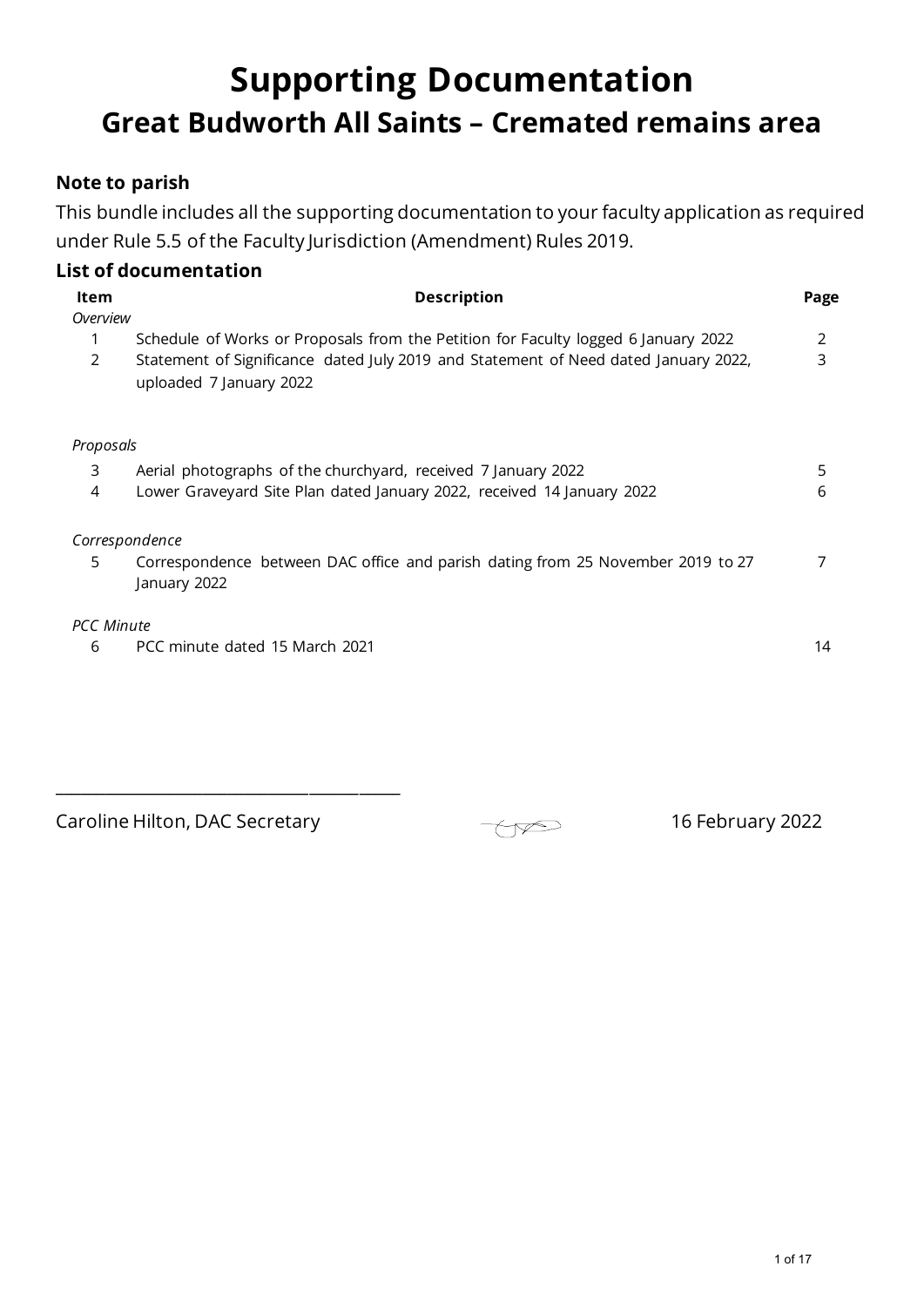#### **We petition the Court for a faculty to authorise the following-**

*Please describe the works or other proposals for which a faculty is sought in the way recommended by the Diocesan Advisory Committee in its Notification of Advice.*

#### SCHEDULE OF WORKS OR PROPOSALS

The designation/creation of a new area for the interment of Cremated Remains in the Lower Churchyard.

*Copies of the Standard Information Form and any drawings, plans, specifications, photographs or other documents showing the proposals must be provided with this petition.*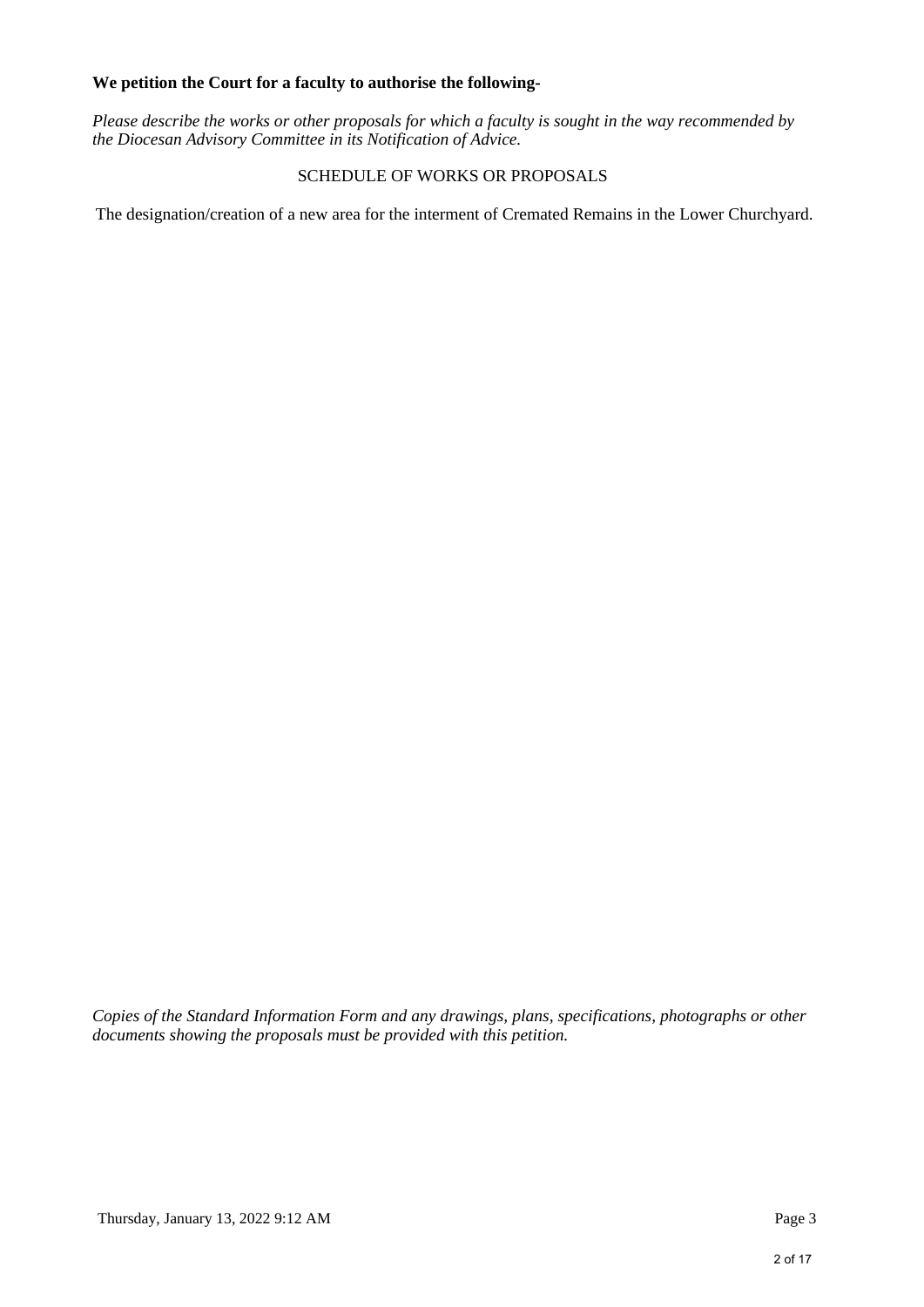# **STATEMENT OF SIGNIFICANCE – ST MARY AND ALL SAINTS CHURCH GREAT BUDWORTH July, 2019.**

St Mary and All Saints Church is one of the best examples of Perpendicular architecture in Cheshire and, according to Jenkins, compares favourably with the perpendicular churches of East Anglia. The church stands at the top of a gently sloping hill on the Cheshire plain and dominates the picturesque village of Great Budworth and the surrounding countryside. It is especially prominent from the south.

Early references to the church are found in  $12<sup>th</sup>$  century documents (and a priest is mentioned in the Domesday survey of the village) but the building that survives is largely of the  $14<sup>th</sup>$ ,  $15<sup>th</sup>$  and  $16<sup>th</sup>$  centuries. Patronage of the church was in the hands of the Augustinian Canons of Norton Priory until the dissolution of the monasteries in the  $16<sup>th</sup>$ century, when it passed to Christ Church College, Oxford, who remain the patrons to this day.

The west tower is tall and strong, the outline embattled, and the east end is well balanced with flanking chapels. The interior is beautifully composed, the pinkness of the stone brought beautifully to life by the light which streams in through south and west windows of, mostly, plain glass. Medieval stalls and benches, effigies of local gentry, excellent sandstone carving, fragments of a former decorated church with reticulated windows, good glass by Kempe in the Chancel, and many other features, including pre-Reformation altar and font, go towards making the church an especially beautiful, restful and harmonious building which is greatly appreciated by the many visitors who come to the church and village each year. The church is Grade 1 listed and is open to visitors every day of the year.

After a substantial programme of restoration in the 1980s and 1990s, lasting some 16 years and comprising 10 phases, and some further work to the fabric in the first years of the new century, the building is in very good condition. In the second part of the first decade of the new century a further programme of work saw the complete restoration of the church's historic 1839 Samuel Renn pipe organ, the replacement of oak louvres in the tower and the reordering of the west end to provide kitchen and toilet facilities.

Since the creation of the Friends of Great Budworth Church in 2003, a number of smaller and more aesthetic projects have been identified, with the intention of enhancing the church's facilities and beautifying the interior of the church. A new noticeboard and shelving unit was commissioned and paid for by the Friends and the chancel ceiling has been repaired and redecorated, with improvements to the lighting in the chancel area. The replacement of a very unsightly barrier between the north aisle and the area around the organ with a purpose made oak screen, together with an existing oak screen, and the provision of new cushions for all the pews and seats in the church are among the latest projects to be completed by the Friends of the Church, both of which were wholeheartedly supported (and appreciated!) by the Parochial Church Council and members of the congregation, as well as visitors to the church for occasional services, school services and concerts.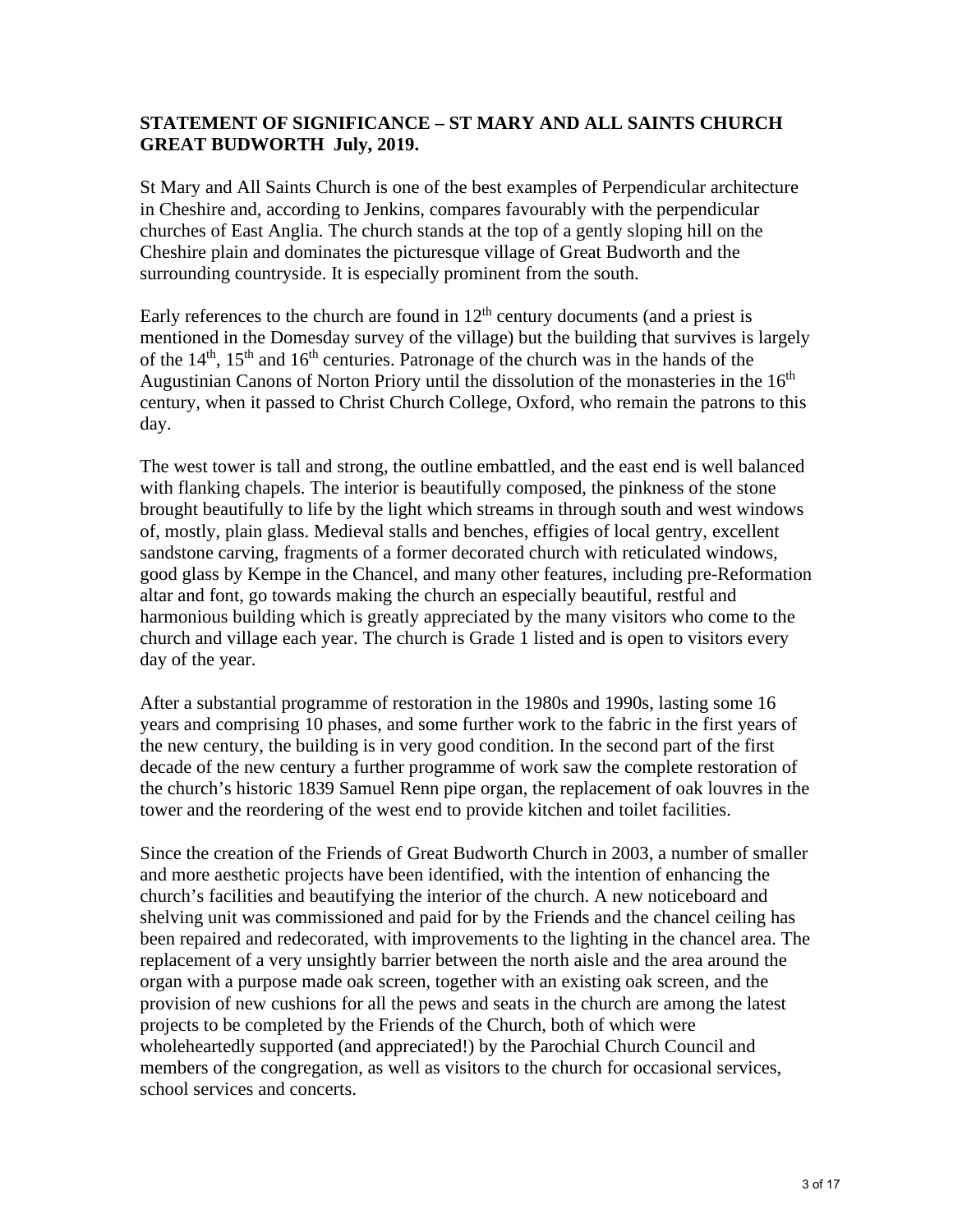Following the 2014 QIR a number of projects were identified, and have been addressed, including areas of re-pointing at high (including the Tower) and low levels (especially on the south side of the church), the re-laying of some of the churchyard paths and the installation of a new handrail in the Tower staircase. In 2018 the heating system was replaced, with three new Remeha boilers being installed.

References: Simon Jenkins "England's Thousand Best Churches" Penguin Books 2000 Raymond Richards "Old Cheshire Churches" E.J. Morten 1973

# **Statement of Need – January, 2022.**

The area designated for the interment of Cremated Remains in the early 1970s lies immediately to the south of the Church, and is part of the medieval burial area surrounding the Church. In the 1960s there was a very large Churchyard re-ordering scheme, and a great deal of rubble from damaged headstones and piers was buried beneath the surface of the area, or used for the new paths throughout the Churchyard. It has over the years become increasingly difficult to dig plots to the depth required for the interment of, usually, two small wooden caskets, and the Cremated Remains area is therefore only viable for a few more interments. Following discussions within the Churchyard Committee and the PCC, it was decided that a new area for the interment of Cremated Remains was needed, and that this needed to be in the new, lower part of the Churchyard, where no previous burials have taken place.

The existing Cremated Remains area occupies a rectangle of ground on the south side of the Church, and it is considered that this is the appropriate time to create the new area in the lower Churchyard, given the present difficulties of the re-used ground in the upper Churchyard.

A plan of the lower Churchyard was drawn in 2015 and this included the new Cremated Remains area – since that time a decision has been made to alter the position of the Cremated Remains area from the north to the south side, where the ground is flatter and there are no access issues with regard to the annual cutting of the hedge between the Church Quiet Garden and the lower Churchyard. This plan is in the process of being changed, but there is some difficulty with this as the original plan was made on an architectural computer programme (autocad) which can no longer be read as the architect involved has retired and no longer has access to autocad. The DAC office has amended the out of date plan in the meantime to remove the cremated remains area on the north side and, on the south side of the Churchyard, insert the proposed cremated remains area comprising the space occupied on the plan by 3 rows of graves  $(2030 - 2212)$  and the two rows immediately to the north of this row), between the path and the post and rail fence, and finishing at the seats. A new professional drawing will be provided as soon as possible.

The Revd Alec Brown January, 2022.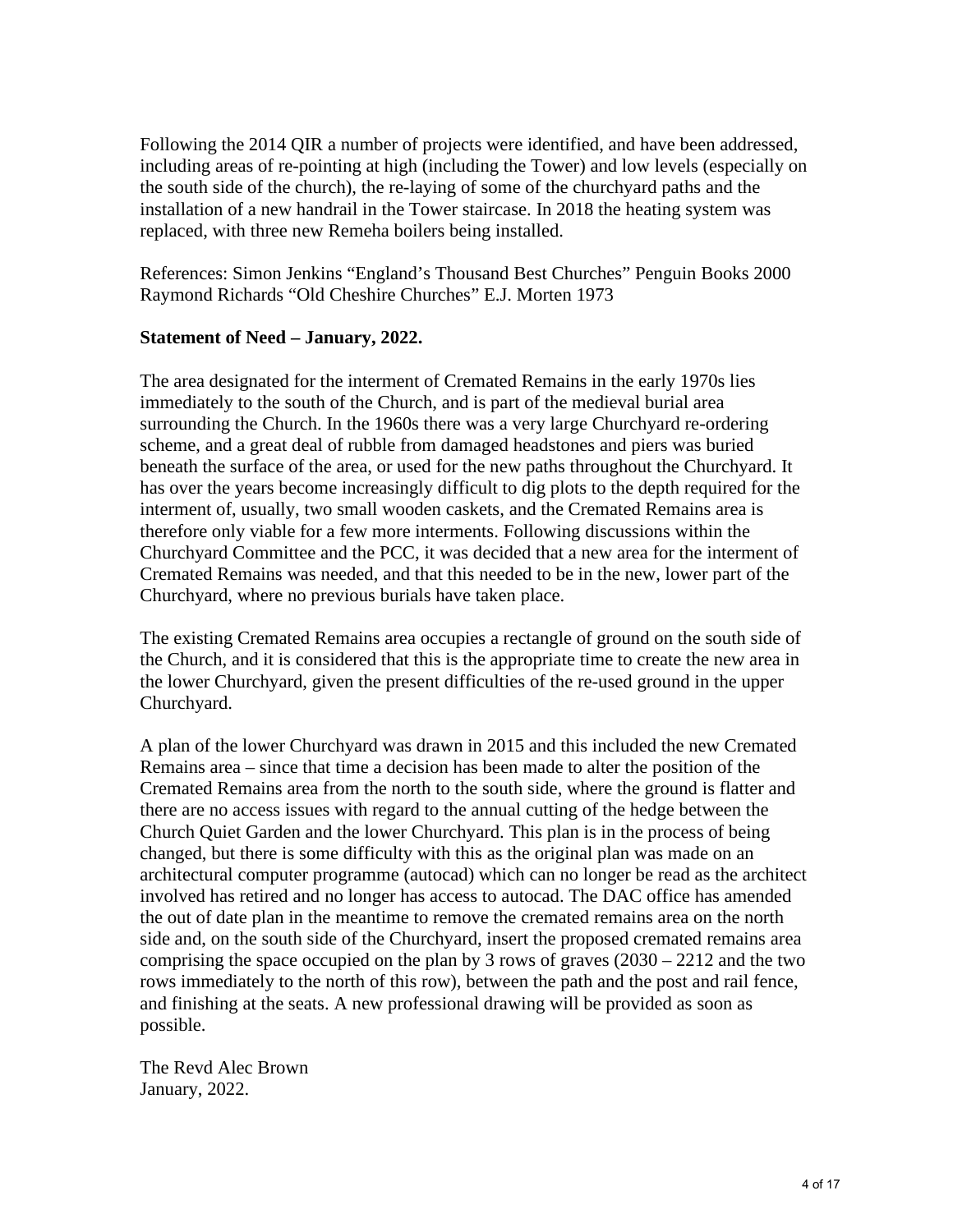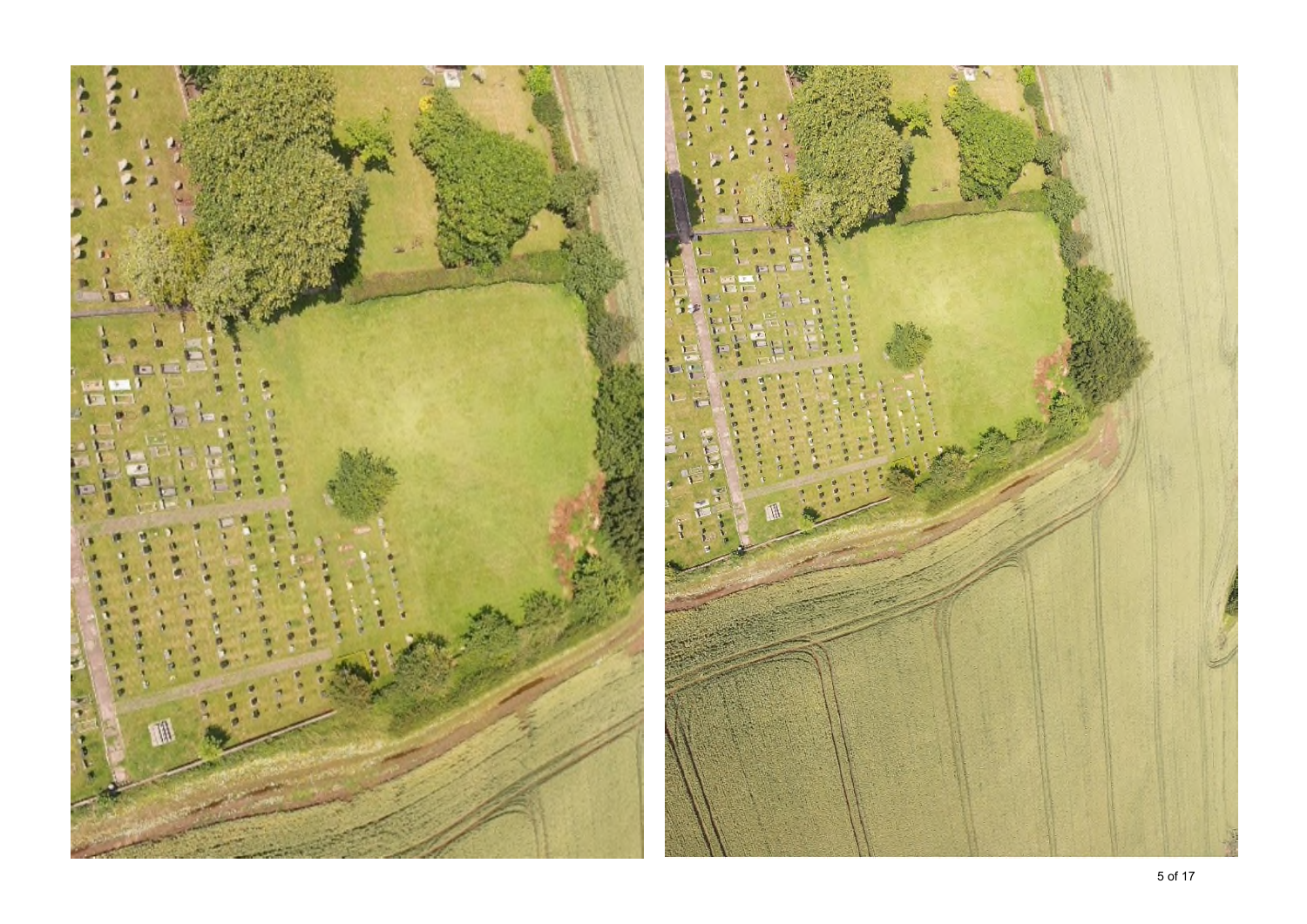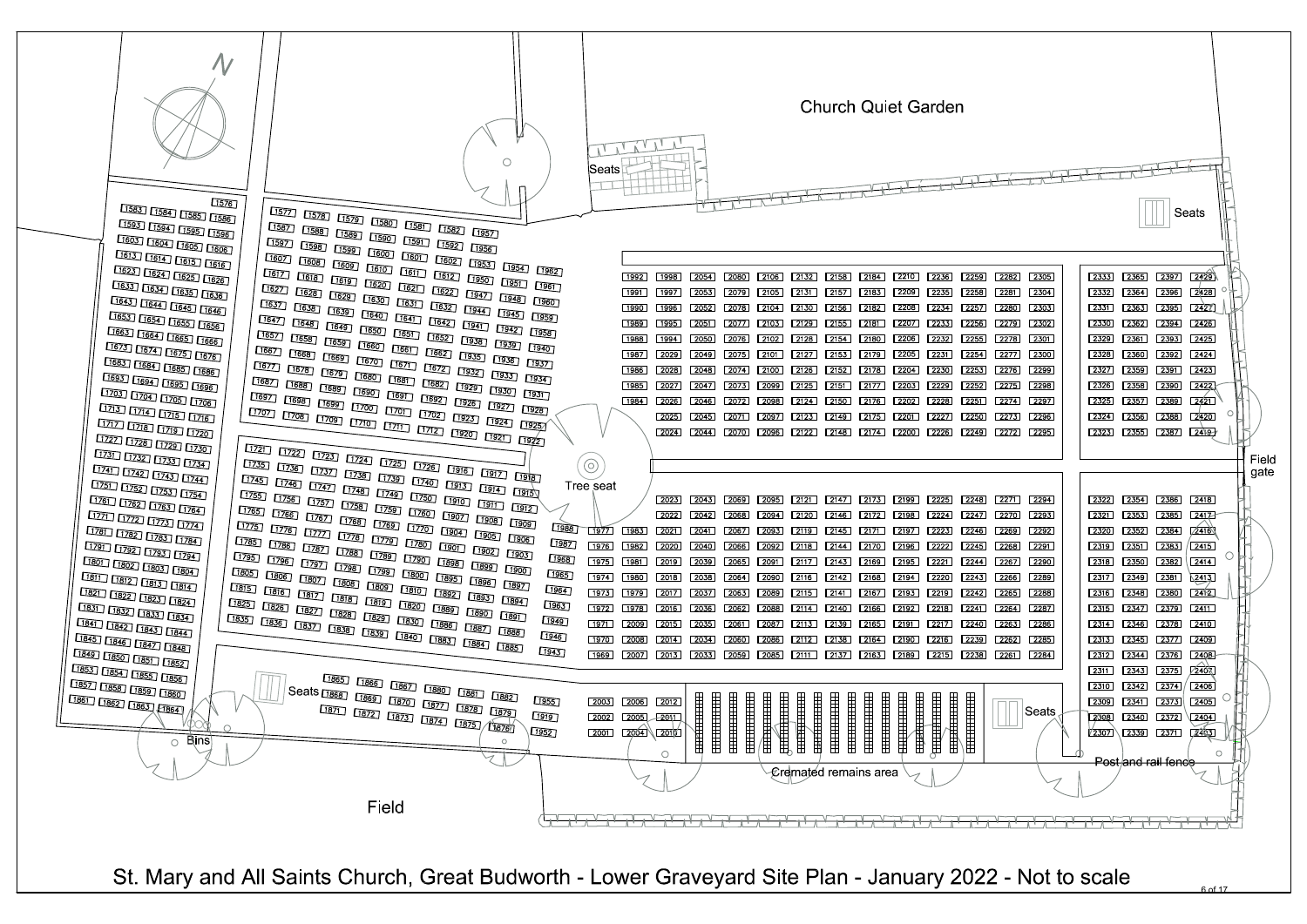Great Budworth All Saints – Cremated remains area - Correspondence with parish and others

- Attachments in blue are included within the proposals section
- *Attachments in black italics are superseded and not included within the application*

| Date              | Message                                                                   |
|-------------------|---------------------------------------------------------------------------|
| 25/11/2019        | I've had a further dig, and we don't have any paperwork relating to a     |
|                   | faculty issued for extending the cremated remains area at St Marys.       |
| To: Alec Brown    |                                                                           |
| From: Katy Purvis | However, the 2018 List B applications for the heating and clock went      |
|                   | through several iterations of faculty/list B on the online faculty system |
|                   | and there is a mention of a related proposal within that paperwork.       |
|                   |                                                                           |
|                   |                                                                           |
|                   | The first List B application in June 2017 was for heating, clock,         |
|                   | noticeboard and to "Designate an area for Cremated Remains in             |
|                   | Marston Churchyard" (not St Mary's). This List B application was          |
|                   | abandoned and replaced by a faculty application covering just the         |
|                   | heating and clock, which the DAC then advised could be List B after all.  |
|                   |                                                                           |
|                   | That doesn't help you much, but it may be why you remember applying       |
| 26/11/2019        | Thanks very much for the information. We had a very good and positive     |
|                   | PCC Meeting yesterday evening, and resolved a number of issues:           |
| To: Katy Purvis   |                                                                           |
| From: Alec Brown  | 1. we agreed on the subject for the glass engraving in the Lady Chapel,   |
|                   | and once we've had some feedback from the DAC we'll be arranging a        |
|                   | meeting in church with Tracey Sheppard (the engraver we hope to use       |
|                   | for the project) to take this forward - the subject is to be "Women of    |
|                   | faith" and there will be four women "represented" in the four sections    |
|                   | of the screen, two on each side of the central section which will feature |
|                   |                                                                           |
|                   | the Virgin Mary - from left to right the four will be - Ruth, Mary        |
|                   | Magdalene, Hilda of Whitby and Evengeline Booth (the first female         |
|                   | General of the Salvation Army). There was unanimous agreement with        |
|                   | this proposal, and we all agreed the four would represent a tremendous    |
|                   | sweep of salvation history, from the 5th Century BC to the 20th Century   |
|                   | AD, and be a powerful statement for the part played by women in our       |
|                   | history, from ancient to modern times. Needless to say we are all very    |
|                   | excited at meeting with Tracey in the near future to take this forward!   |
|                   |                                                                           |
|                   | 2. We passed unanimous resolutions for faculty applications for a) the    |
|                   | re-ordering/re-furnishing of the Lady Chapel and b) the designation of    |
|                   | an area in the Lower Churchyard of St Mary and All Saints Church, Great   |
|                   | Budworth for the interment of Cremated Remains.                           |
|                   |                                                                           |
|                   | With regard to your e-mail of 10th September, I assume that you've        |
|                   | received the full set of drawings including elevations from Graham?       |
|                   |                                                                           |
|                   | With regard to the ramp design, we are following guidance from            |
|                   | Graham in terms of size and so on in light of the fact that at some stage |
|                   | in the future we may want to go ahead with the porch as previously        |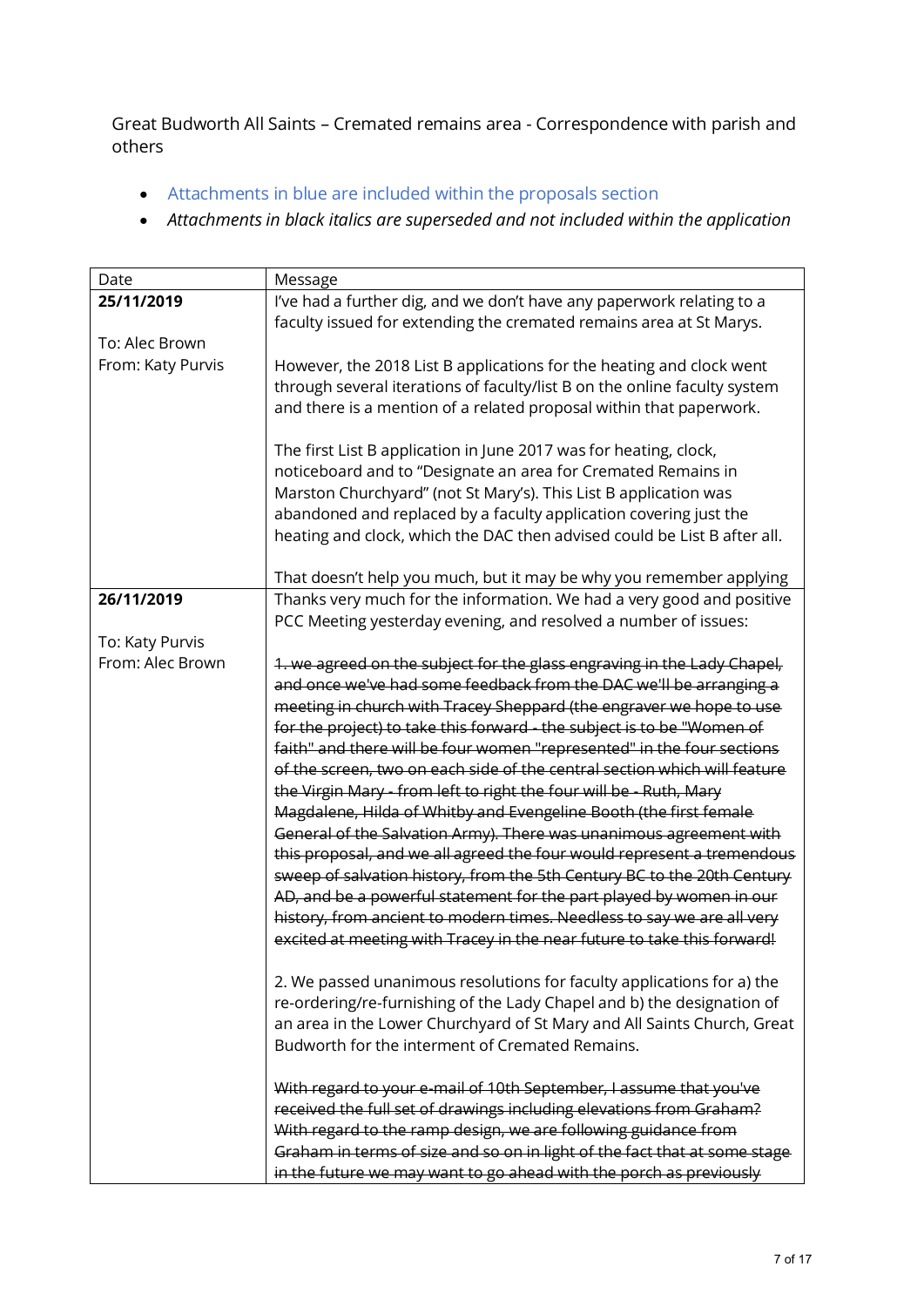|                         | proposed - but not at this stage. I have asked our church historian        |
|-------------------------|----------------------------------------------------------------------------|
|                         | about any significance attaching to the pew to be converted into the       |
|                         | storage facility, and he has replied to the effect that he thinks the pews |
|                         | were placed as part of a re-ordering of the Chancel in 1857 by Anthony     |
|                         | Salvin, though he has not seen anything in writing about this. He notes    |
|                         | that the pews are of a different style from those of the nave, which was   |
|                         | re-ordered in 1868, and are of a simpler style than the more decorated     |
|                         | Choir stalls - also of the 1857 re-ordering and which will not be affected |
|                         | by the creation of the storage facility. I conclude from his observations  |
|                         | that there is nothing of any special significance relating to the pew in   |
|                         | question.                                                                  |
|                         |                                                                            |
|                         | I hope this is helpful and enables us to go forward with the application,  |
|                         | and I look forward to hearing from you in this respect - do I need to      |
|                         | submit the application now, or at least before the 4th December?           |
| 28/11/2019              | This is good news, thank you for the clarification over the pews and       |
|                         | porch.                                                                     |
| To: Alec Brown          |                                                                            |
| From: Katy Purvis       | 1. I've added the extra drawings, this email, DAC advice to the            |
|                         | faculty application for the ramp, screen and storage and sent it           |
|                         | for review before the December meeting. The screen theme is                |
|                         | very exciting.                                                             |
|                         | 2. Please can you confirm you would like me to add the cremated            |
|                         | remains and Lady chapel to the December agenda, in                         |
|                         | anticipation of us receiving details before the 4 December?                |
| 28/11/2019              | Thanks Katy, and yes please, and I'll do my best to get some details to    |
|                         | you before the 4th - probably just a plan and some photos for the          |
| To: Katy Purvis         | C/Remains area and I'm not sure about the Lady Chapel though will be       |
|                         |                                                                            |
|                         |                                                                            |
| From: Alec Brown        | seeing Graham this afternoon and am hoping to get the name and             |
|                         | contact details for the interior designer in Great Barrow. That            |
|                         | application may well have to wait till the new year.                       |
| 02/12/2019              | I've sent through some photos but had to do them in batches as the size    |
|                         | exceeded my phone's capacity!                                              |
| To: Katy Purvis         |                                                                            |
| From: Alec Brown        | For clarification they are:                                                |
|                         |                                                                            |
| <b>With attachments</b> | 2 of the lower Churchyard, where the new Cremated Remains area will        |
|                         | be situated                                                                |
|                         |                                                                            |
|                         | 3 of the chancel steps                                                     |
|                         |                                                                            |
|                         | 1 of the proposed storage area on the south side of the choir/chancel      |
|                         |                                                                            |
|                         | 1 of the choir with the more decorated stalls/pews                         |
|                         |                                                                            |
|                         | 3 of the north door entrance ramp area, and the top of the north aisle,    |
|                         | where some pews will be removed to accommodate the ramp.                   |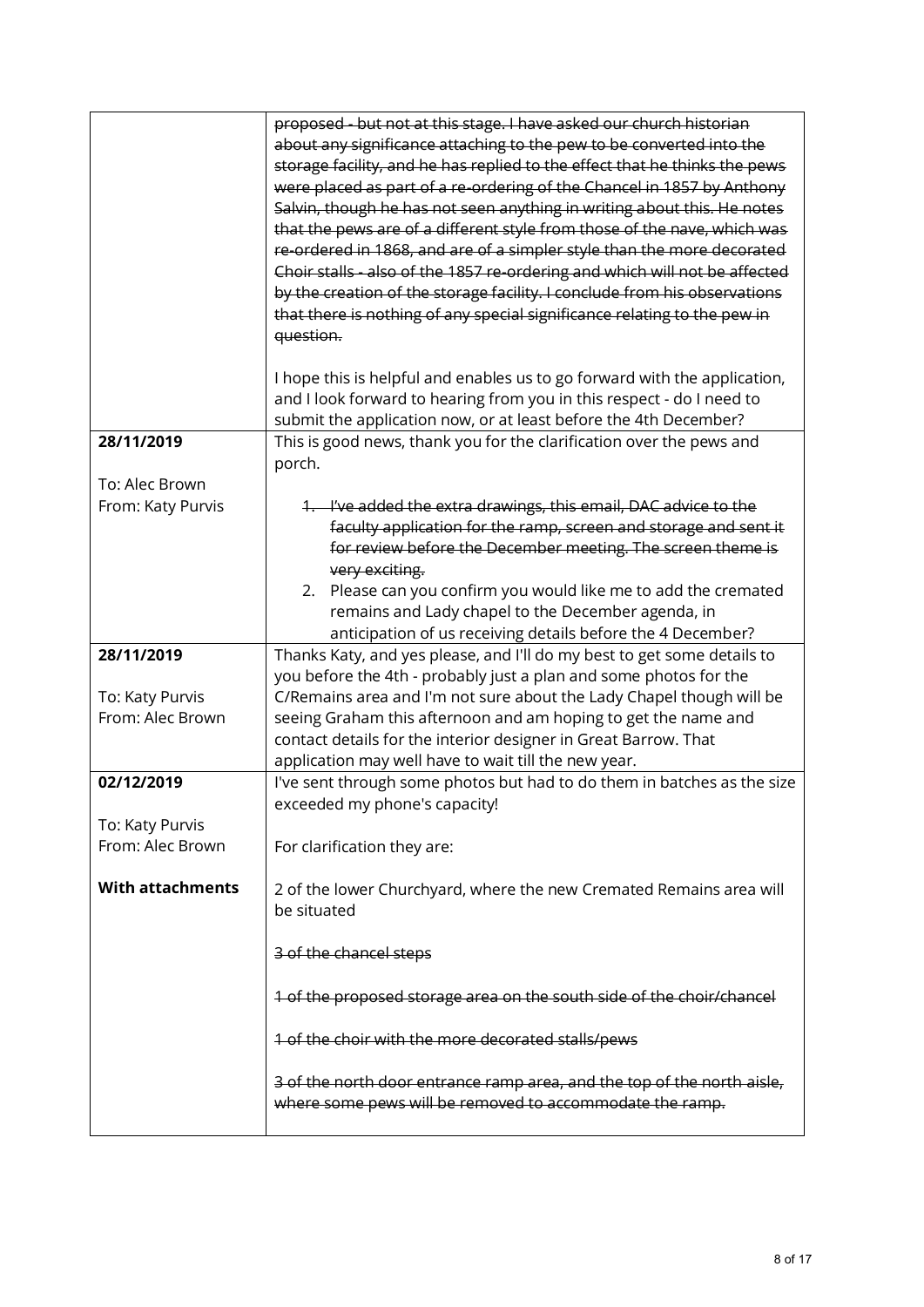|                                     | I hope they're reasonably clear - if you've actually received them that is!<br>Perhaps you could let me know?                                                                                                                                                                                                                                                 |
|-------------------------------------|---------------------------------------------------------------------------------------------------------------------------------------------------------------------------------------------------------------------------------------------------------------------------------------------------------------------------------------------------------------|
|                                     | Photos showing previously proposed cremated remains area                                                                                                                                                                                                                                                                                                      |
| 02/12/2019<br>To: Alec Brown        | Thanks for these, I confirm we've now received all 10 photos, 8 interior<br>and 2 of the cremated remains area                                                                                                                                                                                                                                                |
| From: Katy Purvis                   |                                                                                                                                                                                                                                                                                                                                                               |
| 03/12/2019                          | Thanks for your message - just back from Chapter Meeting and a visit.                                                                                                                                                                                                                                                                                         |
| To: Katy Purvis<br>From: Alec Brown | I thought I had a copy to forward to you, of the plan for the Cremated<br>Remains Area, but haven't - I do have a paper copy which I'll bring to<br>Church House on Thursday morning - I'm seeing the Archdeacon at<br>9.30am. Fine for the Lady Chapel re-ordering to be moved to January.                                                                   |
| 05/12/2019                          | The plan came through yesterday - attached herewith.                                                                                                                                                                                                                                                                                                          |
| To: Katy Purvis                     | Superseded plan                                                                                                                                                                                                                                                                                                                                               |
| From: Alec Brown                    |                                                                                                                                                                                                                                                                                                                                                               |
| <b>With attachment</b>              |                                                                                                                                                                                                                                                                                                                                                               |
| 05/12/2019                          | Thanks for the plan, can you confirm I've identified the correct area?                                                                                                                                                                                                                                                                                        |
| To: Alec Brown                      | Please can you confirm what the plans are for the new paths and                                                                                                                                                                                                                                                                                               |
| From: Katy Purvis                   | benches as well?                                                                                                                                                                                                                                                                                                                                              |
| 05/12/2019                          | Thanks - the number I gave you this morning should have been 264<br>plots.                                                                                                                                                                                                                                                                                    |
| To: Katy Purvis                     |                                                                                                                                                                                                                                                                                                                                                               |
| From: Alec Brown                    | PS It may well make sense to do the path immediately to the south of<br>the newly proposed C/Remains area at the same time as we bring the<br>new area into use, whenever that might be.                                                                                                                                                                      |
| 06/12/2019                          | If the path is to be included, we need details of what it will be made of<br>and whether it would extend back to the entrance (as it doesn't on the                                                                                                                                                                                                           |
| To: Alec Brown<br>From: Katy Purvis | plan). I think it would make sense to include the path really                                                                                                                                                                                                                                                                                                 |
| 06/12/2019                          | Thanks Katy, and good to see you yesterday. I think we'd just keep the                                                                                                                                                                                                                                                                                        |
| To: Katy Purvis                     | path as per the plan, and of course it will link eventually with the other<br>paths planned for that part of the Lower Churchyard, as per the plan. I                                                                                                                                                                                                         |
| From: Alec Brown                    | think the paths will be brick, as per the existing - photos to be sent asap<br>- and I should think we'll be able to get donors for this, as we did for the<br>existing brick paths.                                                                                                                                                                          |
|                                     | I'll also send you some photos of the existing paths and seats, as well as<br>the Church Quiet Garden and small car parking area, immediately to the<br>north of the Lower Churchyard - people will be able to drive down to it<br>and park - admittedly only one or two cars at a time, though there is<br>also the small school car park just up that lane. |
| 02/01/2021                          | <b>DAC Advice</b>                                                                                                                                                                                                                                                                                                                                             |
|                                     | I am writing to let you know that at its meeting of 16 December 2019,                                                                                                                                                                                                                                                                                         |
| To: Alec Brown<br>From: Katy Purvis | the DAC Committee considered the proposals for the Ramp, handrail,                                                                                                                                                                                                                                                                                            |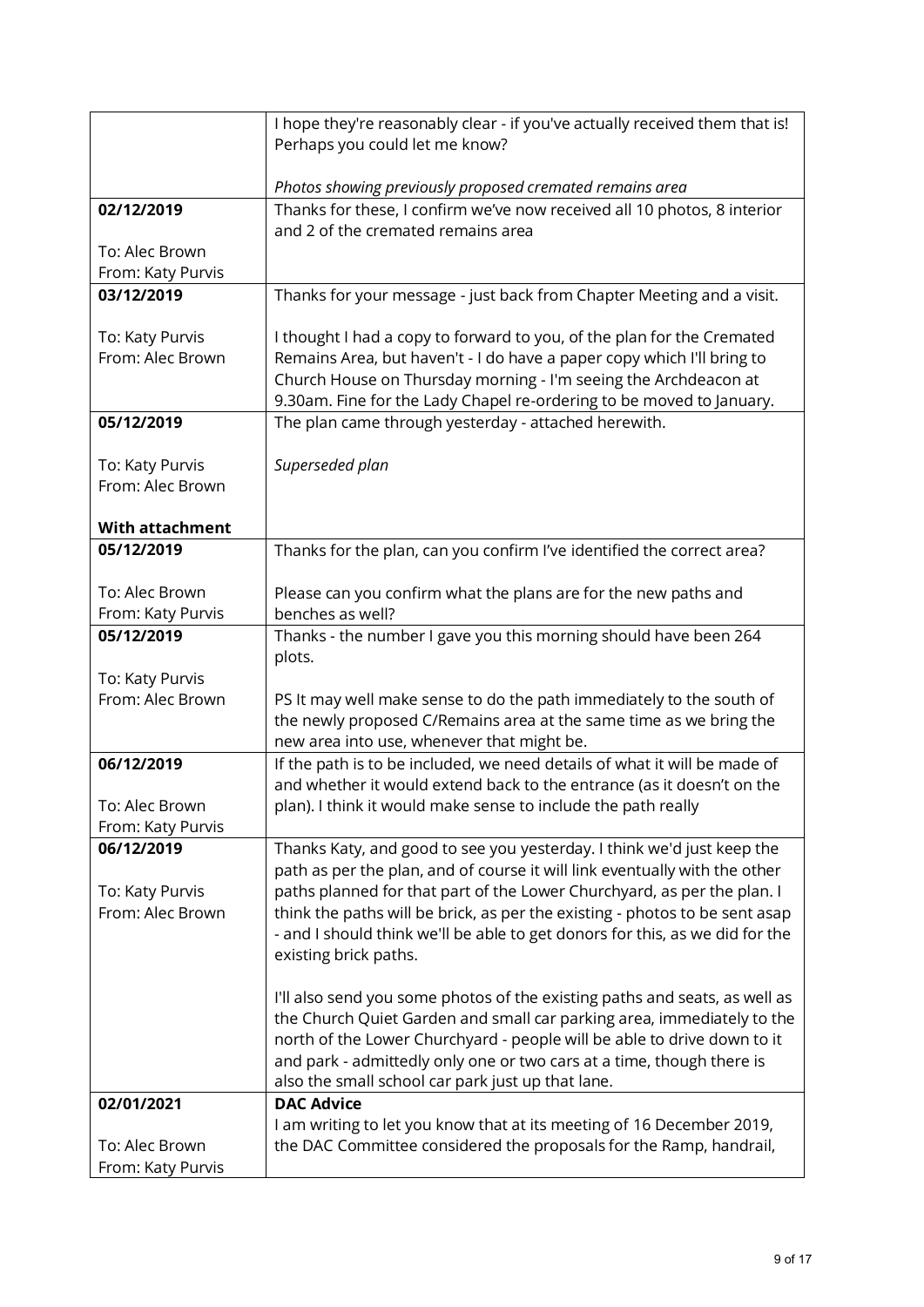|                                     | storage and screen project and cremated remains area and wishes to<br>offer the following informal advice:                                                                                                                                                                                                             |
|-------------------------------------|------------------------------------------------------------------------------------------------------------------------------------------------------------------------------------------------------------------------------------------------------------------------------------------------------------------------|
|                                     | Ramp, handrail, storage and screen                                                                                                                                                                                                                                                                                     |
|                                     | a. The Committee was content with the proposed ramp<br>b. It asked that the parish explore the option of fixing the handrail<br>to the floor rather than to the choir stall fabric<br>c. It awaited the design for the glazed screen manifestation                                                                     |
|                                     | <b>Cremated remains area</b>                                                                                                                                                                                                                                                                                           |
|                                     | It was supportive of the proposals in principle, and awaited<br>a.<br>details of the memorial plaques for that area                                                                                                                                                                                                    |
| 08/07/2021                          | I'm hoping to finalise our application for a new Cremated Remains Area<br>in the Lower Churchyard - just having problems with the computer                                                                                                                                                                             |
| To: Katy Purvis<br>From: Alec Brown | programme (autocad) with which the plan was produced and for which<br>we no longer have an operator, and we need to change the plan as we<br>want to put the C/R Area to the south side of the Churchyard rather<br>than the north side! If it sounds complicated - it is! When is the next DAC<br>meeting by the way? |
| 07/01/2022                          | I have no confidence in my ability to have completed the application<br>correctly, so am sending the various documents to you - please could                                                                                                                                                                           |
| To: Katy Purvis<br>From: Alec Brown | you attach them to the application - thanks!                                                                                                                                                                                                                                                                           |
| <b>With attachments</b>             | The Statement of Significance is from 2019 (but doesn't need changing I<br>don't think, though it could be changed easily) and I have done a new<br>Statement of Need for this application, at the end of the document.<br>Hope that's okay?                                                                           |
|                                     | Original graveyard plan<br>Statement of Significance and Need (describing changes to proposals not<br>illustrated by plan)<br>PCC minute                                                                                                                                                                               |
| 07/01/2022                          | Thought these might also be useful - taken by a very helpful<br>photographer with a drone after a wedding last year!                                                                                                                                                                                                   |
| To: Katy Purvis<br>From: Alec Brown | 3) Aerial photos                                                                                                                                                                                                                                                                                                       |
| <b>With attachments</b>             |                                                                                                                                                                                                                                                                                                                        |
| 07/01/2022                          | That is very helpful. Have I understood the proposed area properly, I<br>wasn't sure if 2030 was correct, or it should have been 2003? I've                                                                                                                                                                            |
| To: Alec Brown                      | marked it with a red rectangle                                                                                                                                                                                                                                                                                         |
| From: Katy Purvis                   | Original plan marked up with expected area                                                                                                                                                                                                                                                                             |
| <b>With attachment</b>              |                                                                                                                                                                                                                                                                                                                        |
| 07/01/2022                          | Thanks - and that's very helpful! No - it's just those 3 rows of 8 spaces<br>each, south of the path and up to the post and rail fence, and starting                                                                                                                                                                   |
| To: Katy Purvis                     | with 2030, which is the most southerly grave. The new area will                                                                                                                                                                                                                                                        |
| From: Alec Brown                    | probably go right up to the seats, as in the case of the northern area on<br>the plan. I'm not sure exactly how many plots there will be eventually, or                                                                                                                                                                |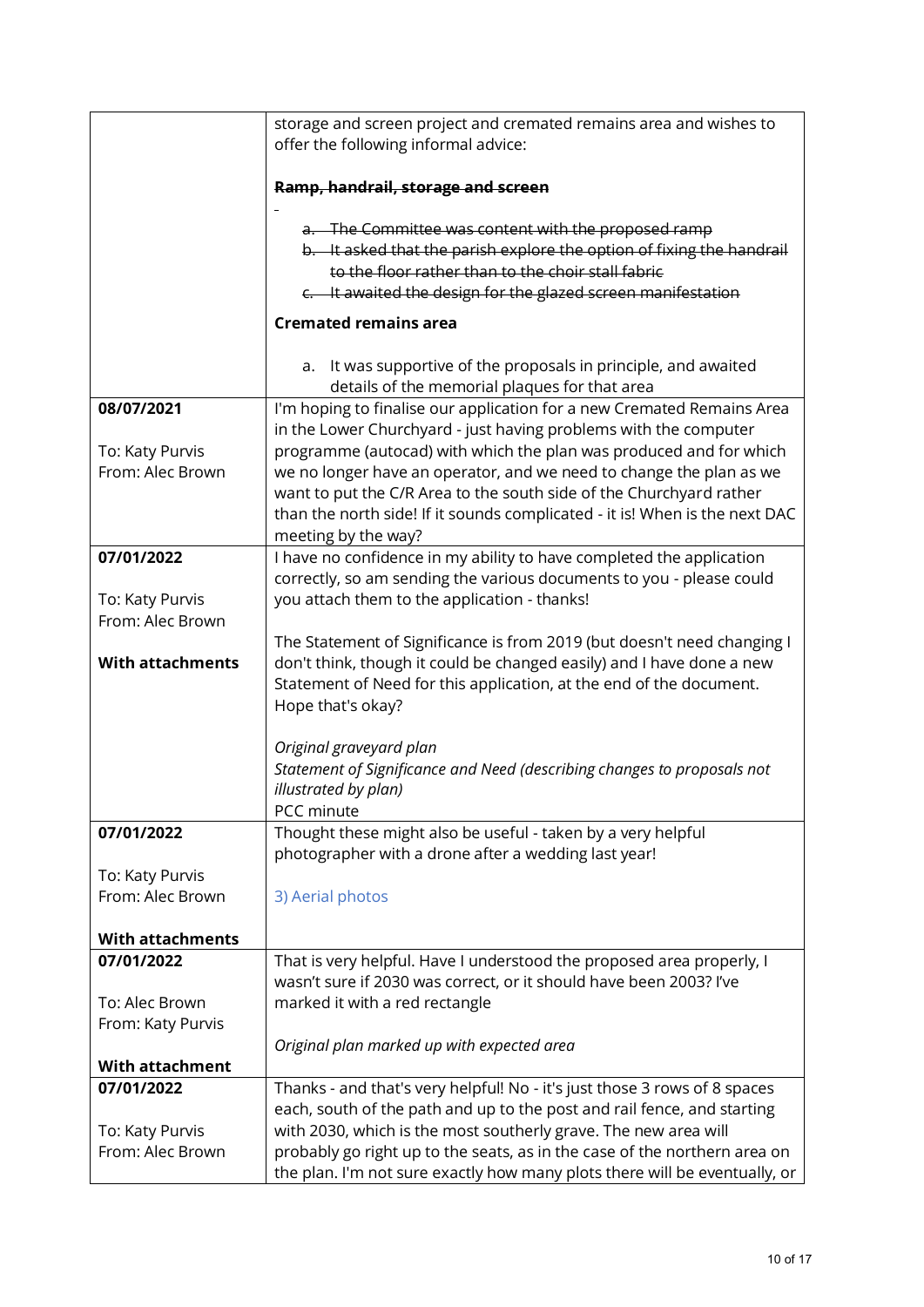|                                      | the exact layout of the plots at this moment in time - we are<br>investigating other Churchyards/burial areas for the best lay out.                                                                                                                                                                                                                 |
|--------------------------------------|-----------------------------------------------------------------------------------------------------------------------------------------------------------------------------------------------------------------------------------------------------------------------------------------------------------------------------------------------------|
|                                      | Please can you send me a copy of the plan once you've done the new<br>red rectangle - so helpful!                                                                                                                                                                                                                                                   |
| 07/01/2022                           | Thinking back, I did speak with Graham Holland about the plan for the<br>lower Churchyard, including the C/Remains area, and he pointed me in                                                                                                                                                                                                       |
| To: Katy Purvis                      | the direction of someone who could possibly help with the lay out of the                                                                                                                                                                                                                                                                            |
| From: Alec Brown                     | area, including the paths and so on,, so could you amend my answer<br>please to that particular question - thanks.                                                                                                                                                                                                                                  |
| 07/01/2022                           | Hi Alec, is this what you mean?                                                                                                                                                                                                                                                                                                                     |
| To: Alec Brown<br>From: Katy Purvis  | Temporary plan marked up with expected area                                                                                                                                                                                                                                                                                                         |
| <b>With attachment</b>               |                                                                                                                                                                                                                                                                                                                                                     |
| 07/01/2022                           | Thanks, and I think that is exactly what I mean - well done - not sure<br>how you're able to change a pdfbut that just shows my ignorance!                                                                                                                                                                                                          |
| To: Katy Purvis                      |                                                                                                                                                                                                                                                                                                                                                     |
| From: Alec Brown                     | Have you just removed those grave numbers from the overall plan, or                                                                                                                                                                                                                                                                                 |
|                                      | been able to adjust all the other numbers accordingly? That's what I'm<br>waiting for from the person to whom we've sent the drawing as he can                                                                                                                                                                                                      |
|                                      | apparently read and change autocad - it's all very complicated! I'll check                                                                                                                                                                                                                                                                          |
|                                      | the grave numbers and get back to you asap with confirmation that that                                                                                                                                                                                                                                                                              |
|                                      | is what we are intending.                                                                                                                                                                                                                                                                                                                           |
| 07/01/2022                           | I didn't attempt to change the grave numbers! This is just a botch for the<br>DAC, I just turned the pdf into an image and drew on top of it. It's very                                                                                                                                                                                             |
| To: Alec Brown<br>From: Katy Purvis  | unsophisticated but better than nothing for now, the DAC don't need<br>the grave numbers to be right. If I had a proper drawing package I'd do                                                                                                                                                                                                      |
|                                      | it for you, but it would take ages and be messy using the method I've<br>just used.                                                                                                                                                                                                                                                                 |
| 07/01/2022                           | Thanks very much Katy - we are going to change the bit at the top as                                                                                                                                                                                                                                                                                |
| To: Katy Purvis<br>From: Alec Brown  | well, to give more room in the corner for the tractor and hedge cutter to<br>turn, but that's what the chap I mentioned is supposed to be doing now<br>- I'll chase him up about this. The architect who originally did the<br>drawing was just filling up all the space in the lower Churchyard, and<br>wasn't thinking about tractors and hedges! |
|                                      | If your revised drawing is okay for the DAC then that's great and I look<br>forward to hearing from you after the meeting towards the end of the<br>month.                                                                                                                                                                                          |
| 07/01/2022                           | I've amended your SoS to explain the temporary plan, is that OK?                                                                                                                                                                                                                                                                                    |
| To: Alec Brown<br>From: Katy Purvis  | 2) Amended Statement of Significance and Need                                                                                                                                                                                                                                                                                                       |
| <b>With attachment</b><br>07/01/2022 | Thanks Katy - that's great.                                                                                                                                                                                                                                                                                                                         |
| To: Katy Purvis                      |                                                                                                                                                                                                                                                                                                                                                     |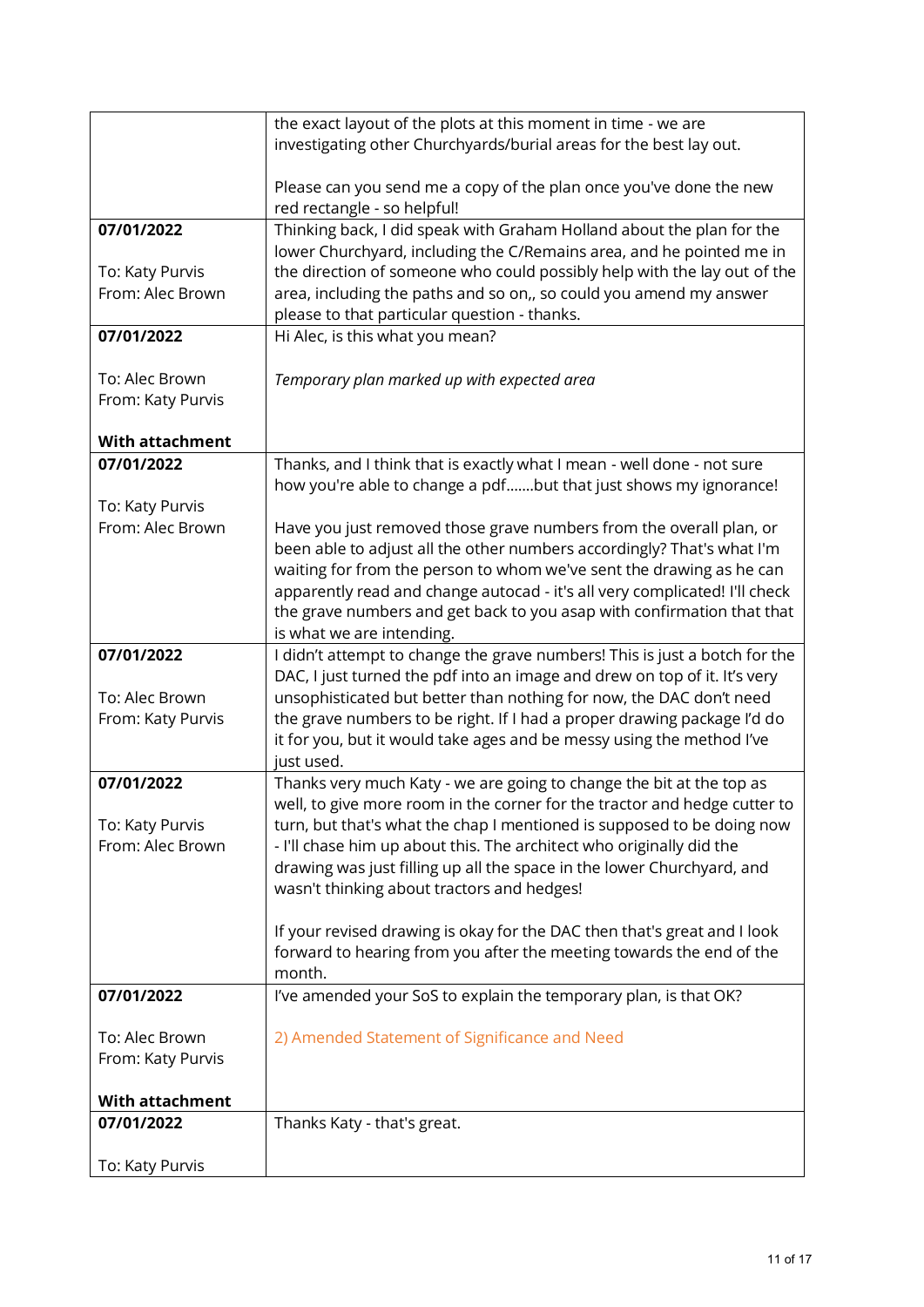| From: Alec Brown                                  |                                                                                                                                                                                                                                                                                                                                                                                                                                                                                                                                                                                                                                                                                                                                                                                                                                                                                                                                                                                                                                                                            |
|---------------------------------------------------|----------------------------------------------------------------------------------------------------------------------------------------------------------------------------------------------------------------------------------------------------------------------------------------------------------------------------------------------------------------------------------------------------------------------------------------------------------------------------------------------------------------------------------------------------------------------------------------------------------------------------------------------------------------------------------------------------------------------------------------------------------------------------------------------------------------------------------------------------------------------------------------------------------------------------------------------------------------------------------------------------------------------------------------------------------------------------|
| 13/01/2022<br>To: Alec Brown<br>From: Katy Purvis | I've just been putting together the meeting pack for next week and<br>realised that the previous DAC advice from Jan 2020 asked for details of<br>the memorial markers for the cremated remains area. Have you any<br>details of what you propose for this? I don't know if the PCC have<br>considered not marking plots individually or having a single memorial,<br>or book of remembrance instead? This may not be appropriate for your<br>parish, as you have a large churchyard, but it can be easier to manage,<br>especially in terms of extra items left in the churchyard? Chapters 4 & 7<br>in the Churchyard handbook (in my $4th$ edition) are quite helpful on this.<br>We will still need the updated drawing for the meeting if you can get it,                                                                                                                                                                                                                                                                                                             |
|                                                   | it would be better than my temporary version                                                                                                                                                                                                                                                                                                                                                                                                                                                                                                                                                                                                                                                                                                                                                                                                                                                                                                                                                                                                                               |
| 14/01/2022<br>To: Katy Purvis<br>From: Alec Brown | The Sexton, Churchwarden and I are visiting Rostherne Parish Church<br>early next week, to look at their Cremated Remains area, on the<br>recommendation of our local memorial mason who does most of our<br>work here, and I'll get back to you asap thereafter - I think we're<br>probably going to go with the rows as outlined in the diagram, back to<br>back, 12 x 12 and arranged north/south. It can be a bit untidy and<br>unwieldy at times, with vases and flowers, but in the fullness of time,<br>when there is no-one else but us maintaining the area, it's quite uniform<br>and straightforward, and we've got plenty of space. Kevin (the mason)<br>has suggested we think about upright stones, but I'm not keen and<br>would prefer to keep things on the level. I will have a look though at the<br>Churchyard Handbook, and will try and chase up the chap doing the<br>drawing, but am not optimistic about that I'm afraid. If you've got any<br>other local Churchyards you know of that you think we should have a<br>look at please let me know. |
|                                                   | January, 2020 you say - I'm sure I remember that time - before the<br>Pandemic and lockdown!                                                                                                                                                                                                                                                                                                                                                                                                                                                                                                                                                                                                                                                                                                                                                                                                                                                                                                                                                                               |
| 14/01/2022<br>To: Katy Purvis<br>From: Alec Brown | Hi Katy - one updated drawing! We haven't been able to rejig the grave<br>plot numbers as yet but I don't think that should have any bearing on<br>the creation of the new C/Remains area - and the space at the top of the<br>Churchyard has been left deliberately clear for tractor/hedge trimmer<br>access (the hedge is very large!).<br>In terms of the actual C/Remains plots - I think we'll be going for back to<br>back 12 x 12" horizontal stones, with just under 1 metre between the<br>rows - with vases and so on this might not be especially practical or<br>appropriate but that's my current thinking. I'll get back to you once I've<br>digested those chapters from the Handbook and done the visit to<br>Rostherne Churchyard.                                                                                                                                                                                                                                                                                                                       |
|                                                   | 4) Plan of churchyard dated January 2022                                                                                                                                                                                                                                                                                                                                                                                                                                                                                                                                                                                                                                                                                                                                                                                                                                                                                                                                                                                                                                   |
| 17/01/2022<br>To: Katy Purvis<br>From: Alec Brown | For our application, I'd prefer to stick with horizontal stones, 12" x 12",<br>back to back and with a walkway between the rows, as per the plan, and<br>possibly with space for a vase for each stone, though we could set<br>limits/restrictions on the type of vase. Until we've had a proper survey<br>of the area, with measurements, I'm not sure just how many rows we'll                                                                                                                                                                                                                                                                                                                                                                                                                                                                                                                                                                                                                                                                                           |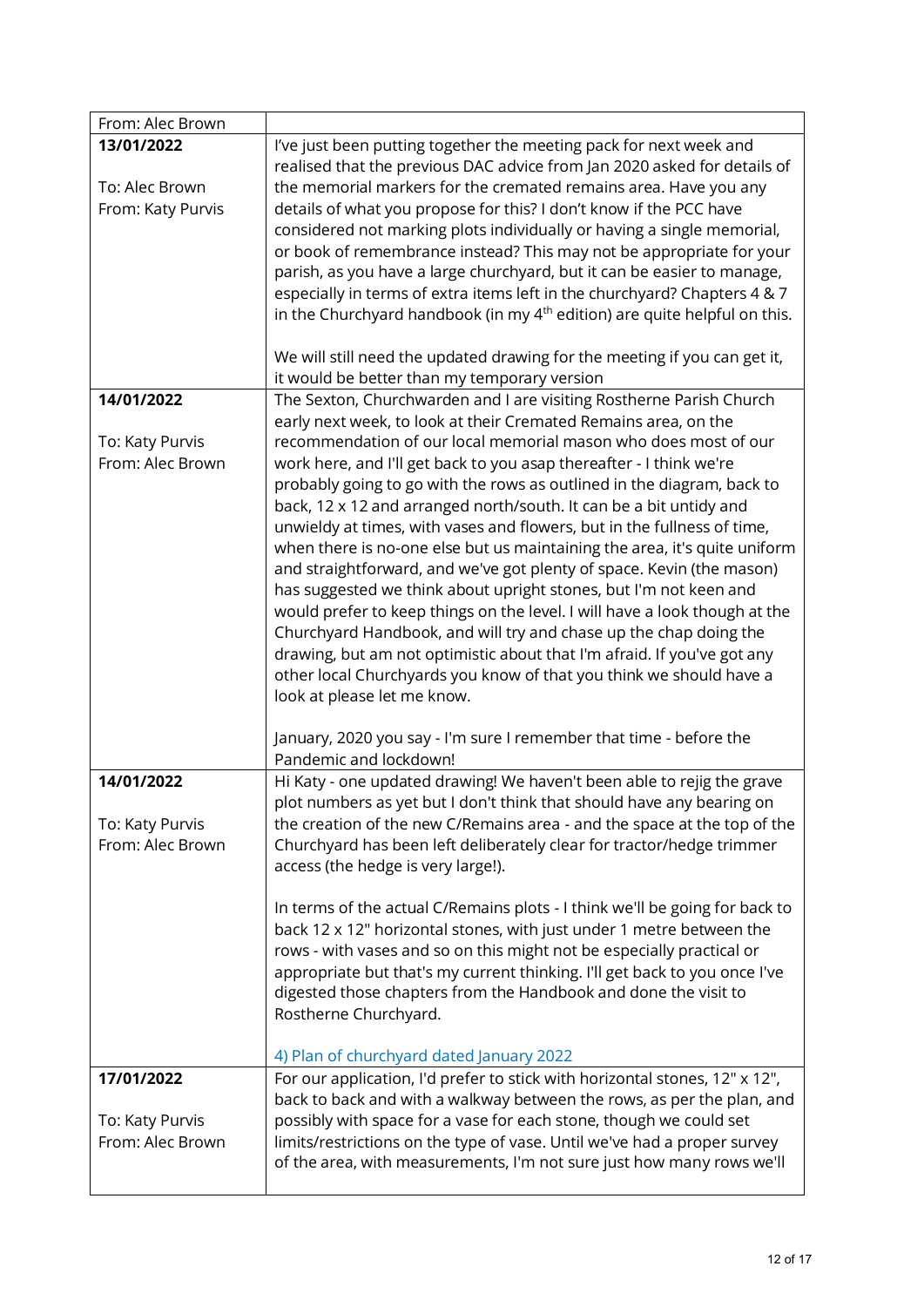|                                                   | be able to fit into that area, but it will just be that area indicated on the<br>plan, however many we end up with - I hope that's okay?                                                                                                                                                                                                                                                                          |
|---------------------------------------------------|-------------------------------------------------------------------------------------------------------------------------------------------------------------------------------------------------------------------------------------------------------------------------------------------------------------------------------------------------------------------------------------------------------------------|
| 17/01/2022                                        | Hi Katy - as promised, a photo of the above (the board is Philip's                                                                                                                                                                                                                                                                                                                                                |
|                                                   | "template" for the stone and plot - very practical!).                                                                                                                                                                                                                                                                                                                                                             |
| To: Katy Purvis                                   |                                                                                                                                                                                                                                                                                                                                                                                                                   |
| From: Alec Brown                                  | Photograph showing cremated remains area at Rostherne St Mary                                                                                                                                                                                                                                                                                                                                                     |
| 26/01/2022                                        | I am writing to let you know that at its meeting of 21 January 2022, the<br>DAC considered the formal application for the new cremated remains                                                                                                                                                                                                                                                                    |
| To: Alec Brown                                    | area, and resolved to recommend the proposals.                                                                                                                                                                                                                                                                                                                                                                    |
| From: Katy Purvis                                 | This means that Caroline will now be able to raise the Notification of<br>Advice, which will allow you to generate the public notice                                                                                                                                                                                                                                                                              |
| 27/01/2022<br>To: Katy Purvis<br>From: Alec Brown | Thanks very much for this good news, and thanks for all your help in the<br>process - it has been a long time in the making! I will look out for the<br>Notification of Advice - will that appear online only? I am hoping that a<br>contractor will soon be able to make a start on marking out the paths<br>and doing proper measurements for the rows and so on - at the<br>moment it's just a field of grass! |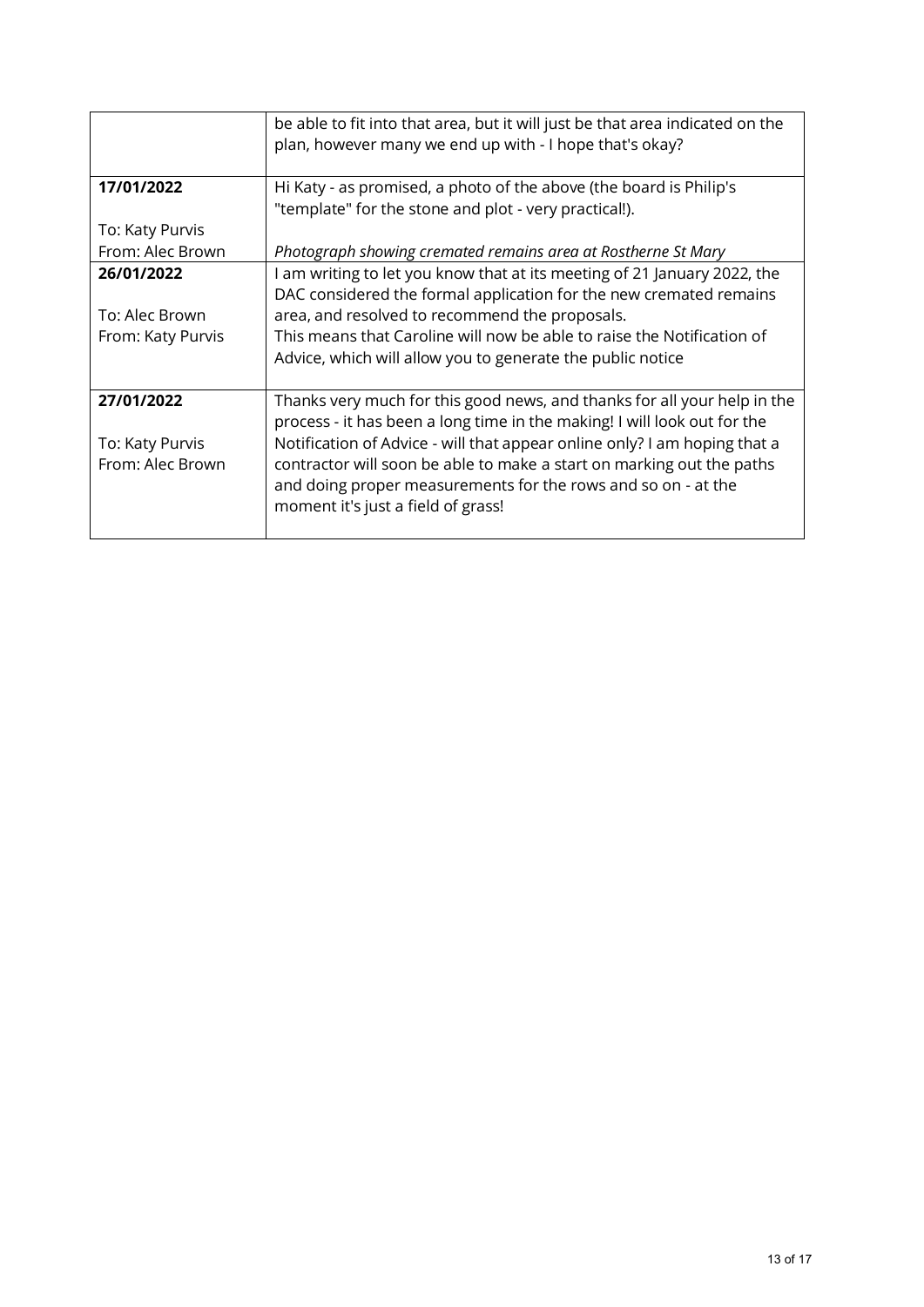# **PARISH OF ST. MARY AND ALL SAINTS GREAT BUDWORTH**

### **Parochial Church Council Meeting - Monday, 15th March 2021**

#### **Due to the current COVID 19 lockdown and guidance the meeting was held via Zoom**

**Present:** Viscount Ashbrook, The Revd Alec Brown (Chairman), Margaret Cross (Churchwarden), Robert Cross, Dave Davenport, Karen Hammond Bev Harding (Secretary), Pat Hart, David Hodson, The Revd Dr Jenny McKay, Janet Rees, Geoff Ridgway, Pauline Ridgway (Church Warden), The Revd Christina Westwell.

**Prayers & Welcome - The meeting was opened with prayers.** 

**Apologies:** Maggie Earl, Clive Harding.

- Minutes from last P.C.C. meeting on Monday, 25<sup>th</sup> January 2021
	- Proposed Pat Hart, Seconded David HodsonApproved

#### **Matters Arising**

• Not been able to discuss the Choir and the future in any detail as yet but hoping to pick this up again at Easter.

#### **Approval of Accounts year ending 31st December 2020.**

- $\bullet$  Deficit of just over £16,900 but we are in a similar position to many other Churches and in a much better situation than some.
- Outlined the areas where income was much lower
- It was agreed that we would transfer  $£10,000$  from the investment fund into the bank account.
- Investment fund has faired possibly better than we would have expected
- Parish share will increase again from April 2021.
- Understandably the Vicar is having a number of conversations across the diocese with regards to the state of finances and will be a key discussion point at synod this Saturday.
- Thanked Margaret for a very clear report and for all her work putting together the accounts in what has been a very difficult year.
- Margaret as acting treasurer then formally proposed we adopt and approve the accounts:-

# **Proposed :Geoff Ridgeway Seconded: Karen Hammond and unanimously approved**

- We discussed the need to promote the just giving site.
- These will now go to independent examiner for formal sign off in time for the annual meeting.

#### **Reports**

### **The Vicar:**

• Resumption of public worship – the ministry team met a couple of weeks ago and agreed it would be lovely to restart public worship on Easter Day with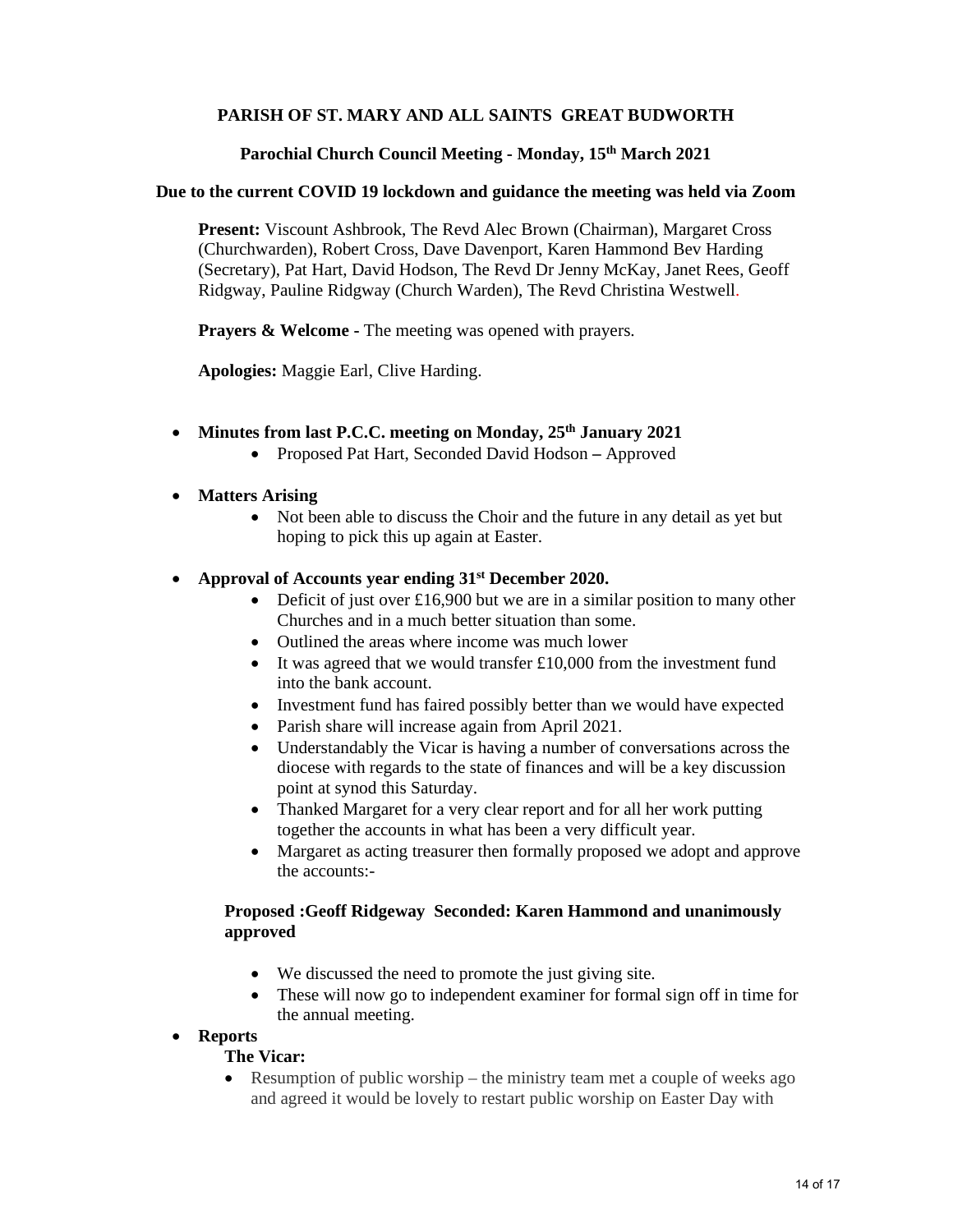both an 8am and 10.30 am service. Proposing that the same guidance as previously is adopted, with regards to booking, social distancing etc. This is likely to remain then until  $21<sup>st</sup>$  June when the national lockdown is due to end, however unclear at this point what national guidance from Church will be from  $21<sup>st</sup>$  June.

- On line services will also remain.
- For the time being Arley Chapel won't be re-opening until June at the earliest.
- Maximum numbers will be 64 and details of proposals will be in all the regular media channels.
- We also need to think about when we can start church teas, national guidance so far would suggest towards the end of May could be a possibility. We will need to consider whether we have some form of summer fair later in the year.
- $\bullet$  High Sheriff of Cheshire we should have had a service in April at the start of his year in office which is a real shame. We have discussed a service in church on Thursday  $8<sup>th</sup>$  April 2021 at the end of his year and he could give out his awards in some form. Suggest it would be by invitation only and obviously only 64 in terms of guidelines. PCC all agreed happy to agree this.

#### **Associate Minister:**

- We continue to manage the virtual world with posts on the Great Budworth Facebook page each day. Each Sunday there is an online service which is posted onto Facebook and YouTube involving the ministry team with readers from the Parish. There have been special services for Candlemas, one on Old Age, St Valentine's, Lent, St David, Ash Wednesday and Mothering Sunday.
- The Facebook page has 339 followers and over 100 viewers will have watched most services after the recording.
- We have also led Compline on a Thursday Evening.
- Reflective booklets for Lent and packs for Ash Wednesday have been delivered.
- Christina has prepared on-line assemblies for school and also videos for RE lessons.
- We continue to write for the weekly sheet and Parish Magazine. Pastoral work continues via telephone contact.
- If there is anything you would like to discuss, then please contact us.

#### **Curate:**

- In addition to the joint activities mentioned above, Jenny continues to build her Reverend Vet presence as part of her virtual outreach to Christians and non-Christians, with daily videos, blogs and reflections.
- Leads the fourth service per month for Wallasey Unleashed Virtual Church based at St. Mary's Liscard.
- Recent interview on local radio and The Rev Vet Facebook page currently has 585 followers.

#### **Treasurer:**

- First quarter will be very low again. Letter went into the parish magazine for March which has resulted in some donations.
- We are in discussions with someone who may take on the role of treasurer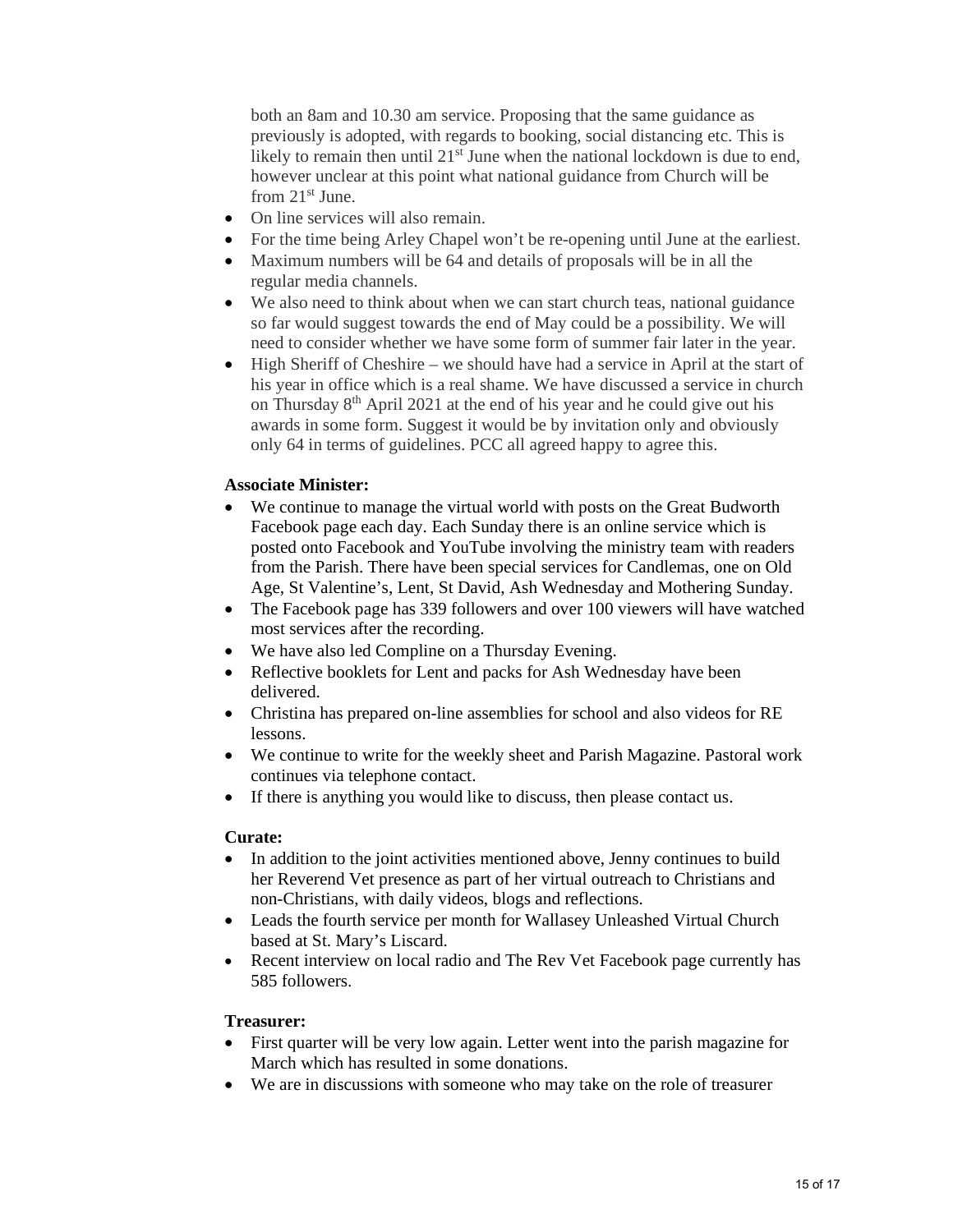# **Social Committee:**

• Not had a meeting as of yet.

### **Churchyard Committee:**

- CPS/ Purple futures haven't started back yet but hoping they will do so shortly
- The Churchyard is looking lovely with all the wild flowers.
- We are now coming to the end of the current spaces for cremated remains so we now need a faculty application for a new site. The Vicar outlined where it would be.
- Proposal for a Creation of a new Cremated Remains area in the Lower **Churchyard**

# **Proposed: Margaret Cross Seconded: Janet Rees**

 Recorded our thanks to the various people who have been looking after the quiet garden and the various areas of the church yard throughout lockdown. It has been very much appreciated

#### **Restoration Committee:**

- Report from meeting  $-$  have now had the approval for the various pieces of list A work that have been discussed in the previous meetings.
- All the quinquennial works from list B have been approved with the exception of drainage that will need a faculty application and planning permission.
- Had a discussion about the PCC finances in the restoration committee and fundraising in general.
- Advised the reasons for delaying the PCC financial situation were to not detract from the restoration fund raising and the online auction. It has been suggested that we may need to look more holistically at overall fund raising for the Church as a whole rather than separate entities – we are getting legal advice over any restricted fund raising activities but initially it looks like there is nothing that would prevent the committee undertaking more broader fund raising activity.
- Overall we think this is a very good idea that should be considered/ taken forward so we can maximise the monies raised to the very best effect for the mission of the church as a whole.

#### **Fabric Committee:**

- All covered above no separate meeting held.
- Retrospective faculty application has been submitted re the stonework.

#### **Friends of Great Budworth:**

- Funds have been allocated to various projects
- Awaiting ongoing guidance before arranging any events

# **AOB**

• Currently recruiting for a New Headteacher for the two schools (now a federation) – asked to keep everyone in our prayers for a successful outcome